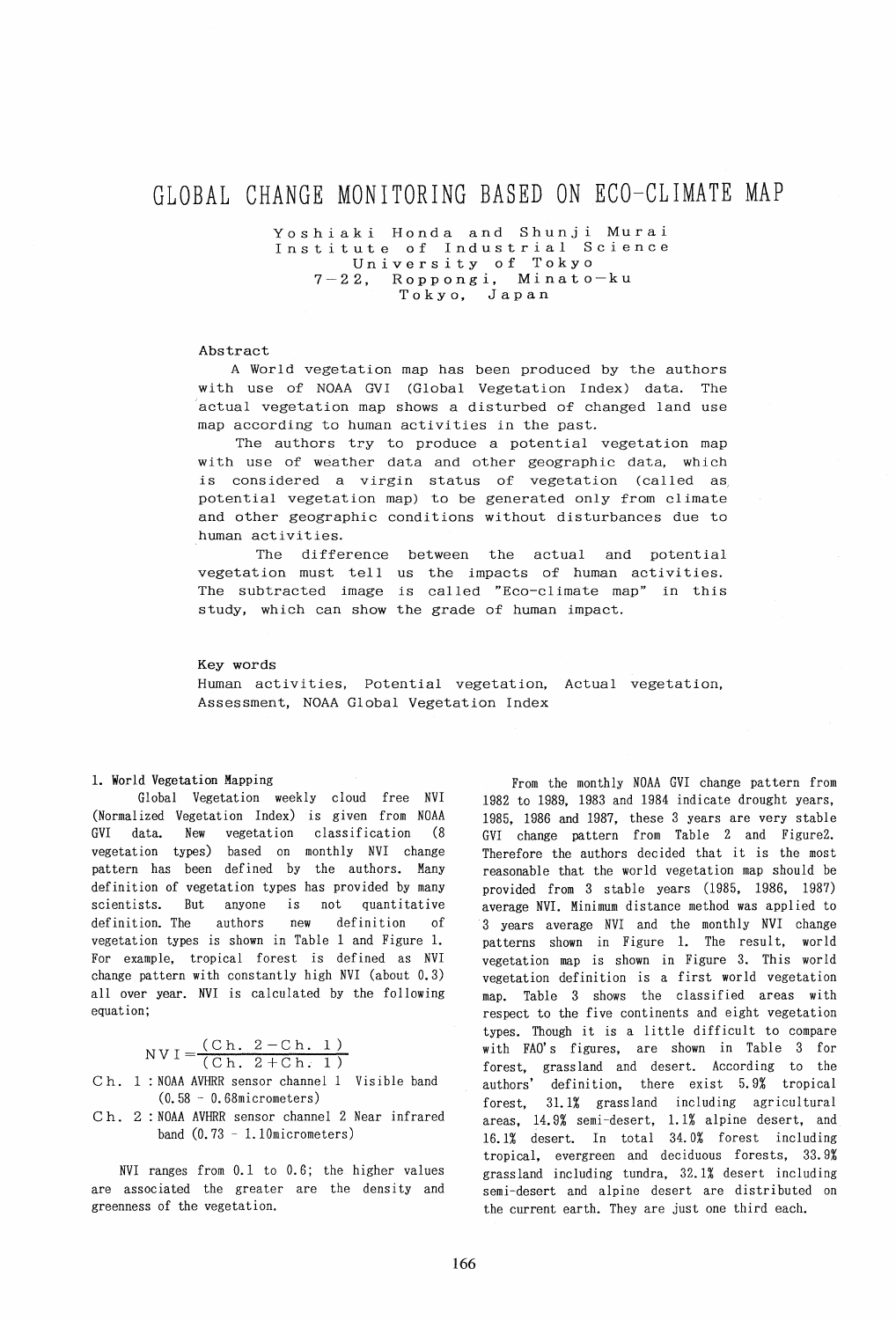# 2. Eco-climate Map

Eco-cl imate map is a new technical word which was defined by the authors. In the fields of climatology, agriculture and geography etc., climatological zone (Koppen and walter etc.) and agricultural climatic zone (Shreiber etc.) have been proposed with use of temperature, rain fall, arid index and limitation values of the warmest month and the coldest month etc. Because neither digital data for the these values nor computers were available in the e past, it is not enough to testify these values. Therefore existing zoning methods used to include some errors.

Eco-cl imate map reflects impact assessment of human activities from the following two vegetation maps.

- (1) The vegetation map without human activities (Potential vegetation map)
- (2) The vegetation map with human activities (Actual vegetation map)

The actual vegetation map reflects the impact of human activities. The potential vegetation map shows the original vegetation that would be generates from the environment conditions.

In this study, the potential vegetation map has been proposed by authors as follows. This process is shown in Figure 4.

#### CD Temperature condition

As a limit of forest growth, the temperature in the coldest month shall not be less -5 degree.

#### (2) Topography condition

In the highland over 3000m, there exists almost no dense forest

#### @ Arid index

The zoning criteria based on the Martonne's AI (Arid Index) are shown in Table 4. The contour lines of monthly average temperature and monthly average rain fall for 30 years (1951 to 1980) are provided from 1500 observation stations data by Iwasaki and Eguchi etc. The authors generated the grid data from the contour lines by the interpolation process. Through the comparison with present vegetation map. climate map and agricultural map etc. the authors decided the zoning criteria as shown in Table 4.

> $A I = \frac{P}{T}$ Where P : annual rain fall (mm) T the sum of 12 monthly temperature  $T+10$ over 0 degree is divided by 12

GD Special condition

Though the soil information are not applied in this study, now the authors are thinking over the soil information. The land which is degraded from salt has almost no vegetation like Australian desert. Then distribution of salt must be considered.

Figure 5 shows the potential vegetation map based on the above mentioned process. In the process there are some unsuitable results, because the distribution and number of observation stations are not enough. Then the tropical forests, evergreen forests and deciduous forests of the actual vegetation map were shifted to the potential map. After that the impacts of human activities were analyzed from the difference between potential vegetation and actual vegetation. Figure 6 and Table 5 shows by color code as shown in Figure 7. In this study, it is called Eco-climate map.

# 3. Assessment of Human Activities

Eco-cl imatologicaly, tropical forest should be 13.4% (present : 5.9%), forest should be 35.94% (present :  $28.1\%$ ), grassland should be  $28.7\%$ (present :  $33.9\%$ ), semi-desert should be  $10.6\%$ (present : 14.9%), desert should be 11. 4% (present : 17.2%) allover the world. 42.6% of tropical forest has change to forest, 16.5% to grassland, 1.7% to semi-desert or desert. In Thailand tropical forest has changed to grassland (or agricultural land) due to deforestation. African tropical forest has change to open forest of secondary forest.

41.6% of forest has changed to grass land, 3.9% to semi -desert and 1. 3% to desert. In the western America large forest has changed to grassland for the western agriculture development. In a similar way forest has changed to agricultural land in China.

27.2% grassland has changed to semi-desert, and 12. 7% to desert. These cases represent desertification. In the Sahel of Africa and Neimenggu province (Gobi desert in Mongolia), grass land has changed to semi -desert and in addition semi-desert has changed to desert.

#### 4. Conclusions

The following conclusions were obtained.

(1) A new definition of vegetation types has been pr oposed by the authors using quantitative NOAA GVI ch ange pattern. The first world vegetation map based o n this quantitative definition has been generated.

(2) The authors have proposed Eco-climate map. The i mpacts of human activities were analyzed from differ ences between potential vegetation and actual vegeta tion. The impacts were seen in the Eco-climate map.

# References

1. Kuniji Yoshioka, Vegetation geography, Kyoritsu publishing company, 1973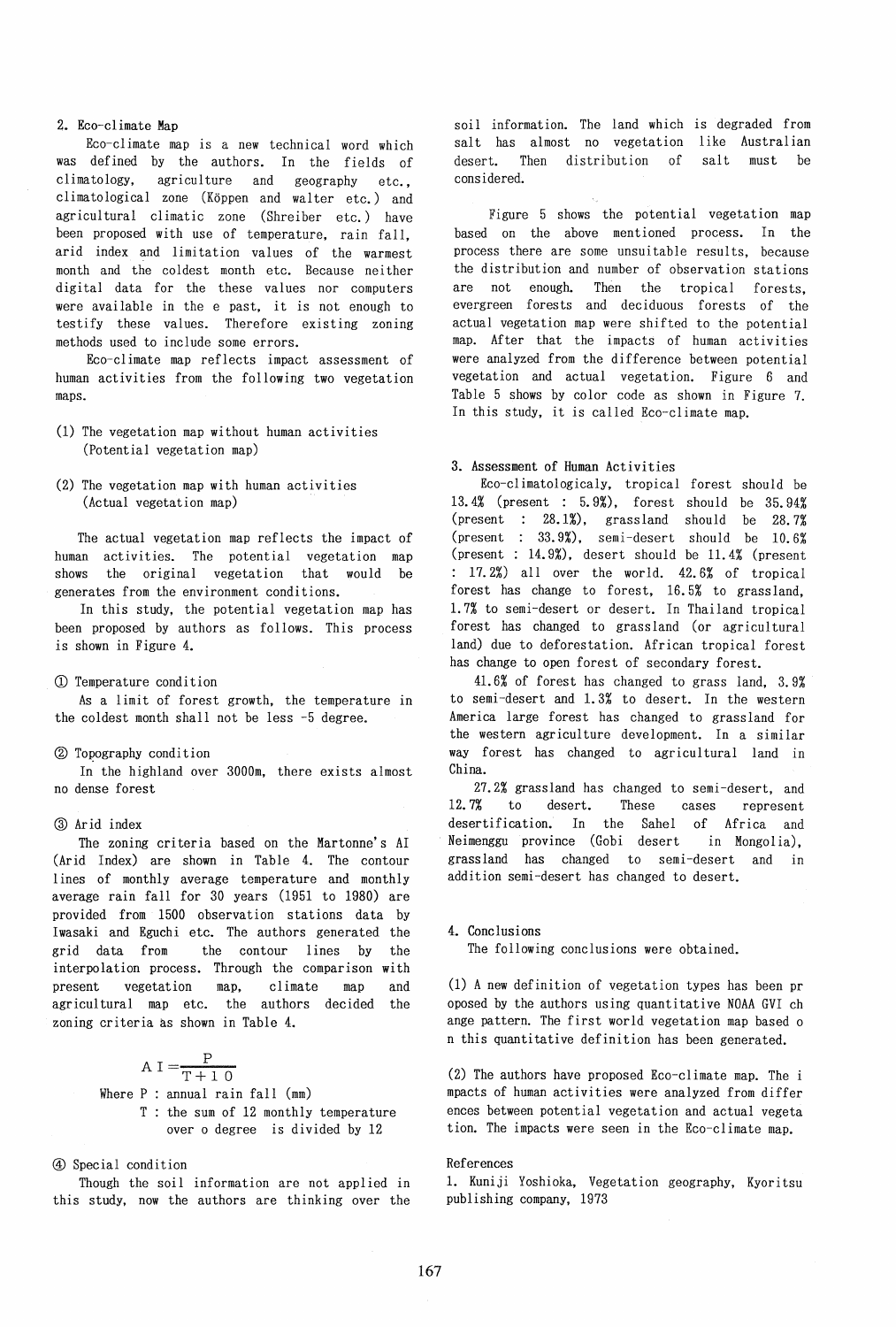2. Masatoshi Yoshino, Climatology, Taimei-do, 1978 3. Noriyuki Nasu, Atmosphere and Ocean, Japan broadcast publishing association, 1986 4. Hideo Iwaki, Introduction of ecology, Japan broadcast publishing association, 1986 5. Yoshiaki Honda and Shunji Murai, Vegetation

Table 1. Definition of vegetation types

| Type                                                     | Definition                            |  |  |  |
|----------------------------------------------------------|---------------------------------------|--|--|--|
| Tropical forest                                          | Very high NVI all year                |  |  |  |
|                                                          |                                       |  |  |  |
| Evergreen forest                                         | Very high NVI, lower in winter        |  |  |  |
| Deciduous forest                                         | Very high NVI, peaks during summer    |  |  |  |
| Tundra                                                   | Very low NVI during winter but medium |  |  |  |
|                                                          | high NVI during summer                |  |  |  |
| Grassland                                                | Medium NVI during summer              |  |  |  |
| Semi-desert<br>Only a low NVI for a short time in summer |                                       |  |  |  |
| Desert                                                   | Almost no NVI all year                |  |  |  |
| Alpine desert                                            | No NVI in highlands over 3,000 m      |  |  |  |

Table 2. Total biomass, 1983 to 1987

mapping using Global Vegetation Index and weather data, 10th ACRS, Kuala Lumpur, Malaysia, 1988, pp.A-2-4-1 - A-2-4-6 6. Yoshiaki Honda and Shunji Murai, ISPRS Commission IV Tsukuba 1990, pp.608 - 615

Table 4. Comparison of the zonig method between Martonne and Murai/Honda

| Martonne                                                                                                      | Murai · Honda                                                                                                                                                                                  |  |  |  |
|---------------------------------------------------------------------------------------------------------------|------------------------------------------------------------------------------------------------------------------------------------------------------------------------------------------------|--|--|--|
| $A I \leq 5$ Desert<br>$5 < A$ $I \leq 1$ 0 Semi-desert<br>$10 \leq A \leq 30$ Grassland<br>$A I > 30$ Porest | A $I \leq 5$<br>Desert<br>$5 < A I \le 10$ Semi-desert<br>$10 < A \leq 20$ Grassland<br>$20 \leq A \leq 40$ Forest<br>$A I > 40$ Tropical forest<br>(annual average temp. over $24^{\circ}$ C) |  |  |  |

| 1983        | 1984       | 1985        | 1986        | 1987        |
|-------------|------------|-------------|-------------|-------------|
| 5131652.86  | 5038578.46 | 5663822.56  | 5721458.16  | 5861486.14  |
| 1055174.36  | 923612.16  | 967183.82   | 972619.58   | 1086781.01  |
| 2535941.74  | 2503999.39 | 2828712.41  | 2883946.15  | 2976248.28  |
| 3864599.31  | 3508985.18 | 4331414.78  | 4241253.92  | 4061363.55  |
| 3051980.05  | 2725172.52 | 3449986.61  | 3497512.09  | 3405091.92  |
| 15639348.32 | 4700347.71 | 17241120.18 | 17316789.90 | 17390970.90 |
|             |            |             |             |             |

Unit: Annual Weighted Average NV!

Table 3. Global vegetation, 1985 to 1987

|                       | Trop.<br>forest  | $Ever -$<br>green | Decidu-<br>ous     | Tundra                 | $Grass -$<br>land | $S$ emi-<br>desert | Alpine<br>desert       | Desert          | Total   |
|-----------------------|------------------|-------------------|--------------------|------------------------|-------------------|--------------------|------------------------|-----------------|---------|
| ASIA<br><b>EUROPE</b> | 1268.<br>2:30    | 2314.<br>4.19     | 11639.<br>21.08    | 3155.<br>5.71          | 20151.<br>36.49   | 7149.<br>12.94     | 1232.<br>$2.23$        | 8319.<br>15.06  | 55226.  |
| O C E A N I A         | 349.<br>4.10     | 853.<br>10.03     | 384.<br>4.52       | $\mathbf{0}$ .<br>0.00 | 1851.<br>21.76    | 4284.<br>50.36     | $\mathbf{0}$ .<br>0.00 | 785.<br>9.23    | 8507.   |
| NORTH<br>AMERICA      | 480.<br>1,98     | 1492.<br>6.15     | 6066.<br>25.01     | 676.<br>2.78           | 9810.<br>40.45    | 4147.<br>17.10     | 6.<br>0.03             | 1576.<br>6.50   | 24253.  |
| SOUTH<br>AMERICA      | 5334.<br>30.87   | 5485.<br>31.75    | 1727.<br>9.99      | $\mathbf 0$ .<br>0.00  | 2625.<br>15.20    | 1122.<br>6.49      | 279.<br>1.61           | 704.<br>$-4.08$ | 17274.  |
| I A F R I C A         | 550.<br>1.88     | 3461.<br>11.85    | 4372.<br>14.97     | $\mathbf{0}$ .<br>0.00 | 7313.<br>25.04    | 3274.<br>11.21     | 3 <sub>1</sub><br>0.01 | 10231.<br>35.03 | 29204.  |
| TOTAL                 | 7981.<br>5.94    | 13605.<br>10.12   | 24188.<br>$-17.99$ | 3831.<br>2.85          | 41750.<br>31.05   | 19976.<br>14.86    | 1520.<br>1.13          | 21615.<br>16.07 | 134465. |
| TOTAL                 | 34.0%            |                   | $3 \t3 \t9 \t%$    |                        |                   | $3\quad2$ .<br>1 % |                        |                 |         |
| $F$ A O               | $3 \t1 \t2 \t96$ |                   | $3\,5.4\,$ %       |                        | $3 \t3 \t4 \t%$   |                    |                        |                 |         |
| $\sim$                |                  | FOREST            |                    |                        | GRASSLAND         |                    | DESERT                 |                 |         |

 $U$ pper: $\times$  1 0 0 0 Km<sup>2</sup> Lower: %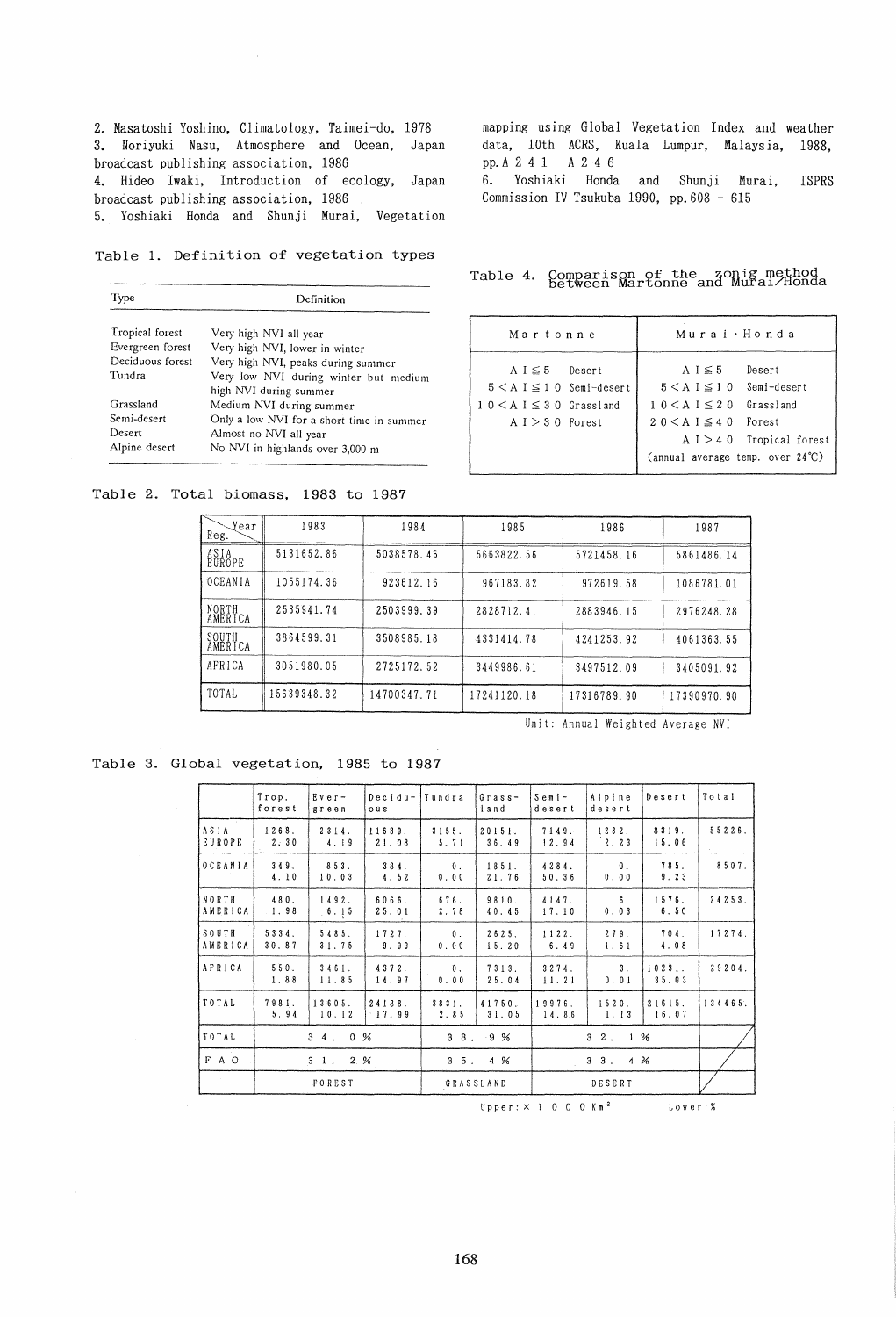# Table 5. Eco-climate zones

|              |                 | Potential vegetation |         |           |             |         |        |  |
|--------------|-----------------|----------------------|---------|-----------|-------------|---------|--------|--|
|              |                 | Tropical forest      | Forest  | Grassland | Semi-desert | Desert  | Total  |  |
| $\mathbf{P}$ | Tropical forest | 49.16                | 0.00    | 0.00      | 0.00        | 0.00    | 5.9    |  |
| $\mathbf r$  |                 |                      |         |           |             |         |        |  |
| e            | Forest          | 42.60                | 60.13   | 0.00      | 0.00        | 0.00    | 28.1   |  |
| $\bf S$      |                 |                      |         |           |             |         |        |  |
| e            | Grassland       | 16.51                | 41.59   | 48.72     | 13.57       | 1.28    | 33.9   |  |
| n            |                 |                      |         |           |             |         |        |  |
| t            | Semi-desert     | 1.31                 | 3.92    | 27.18     | 42.58       | 6.84    | 14.9   |  |
| v            | Desert          | 0.37                 | 1.30    | 12.67     | 38.90       | 91.67   | 17.2   |  |
| e            |                 |                      |         |           |             |         |        |  |
| g            | Total           | 100.00               | 100.00  | 100.00    | 100.00      | 100.00  | 100.00 |  |
| $\bullet$    |                 | (13.38)              | (35.94) | (28.65)   | (10.63)     | (11.41) | (100)  |  |

Unit:  $\%$ 

 $( )$ : % of global potential vegetation





Figure 2. Integrated NVI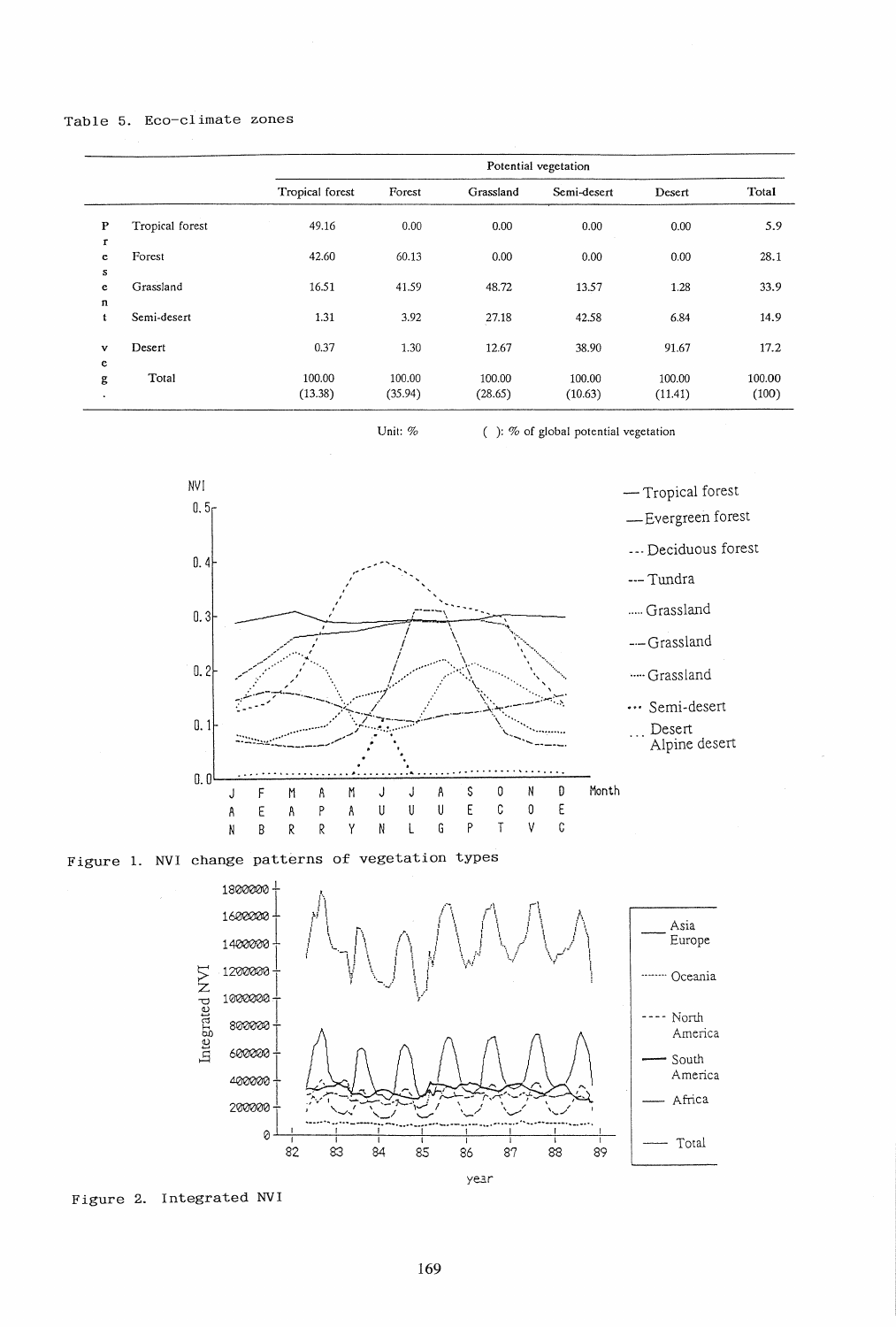



**forest forest forest** 

Figure 3. World vegetation map (1985 to 1987)



Figure 5. World potential vegetation map